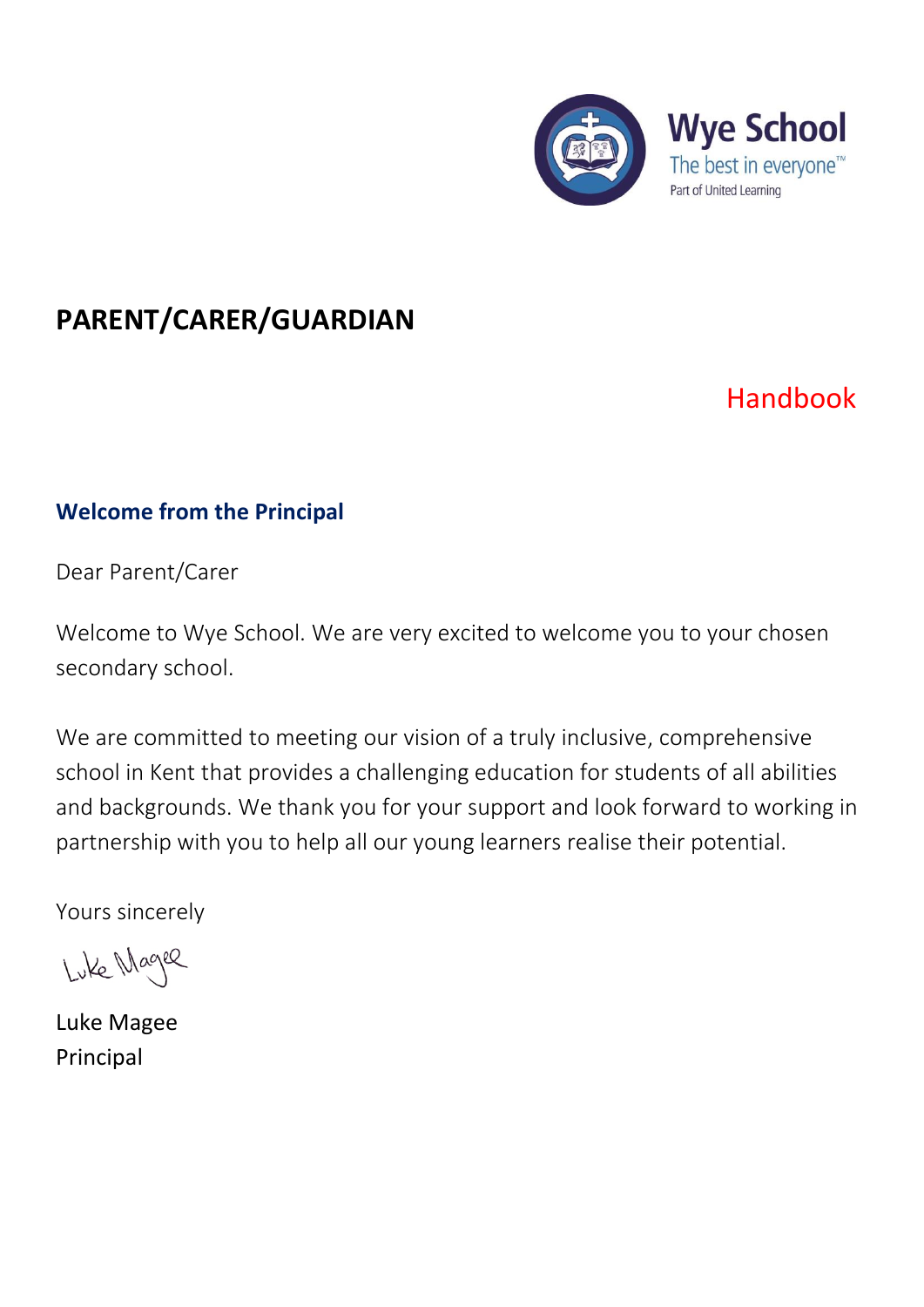# **Information for Parents/Carers Term Dates 2021 – 2022**

| September 2021 to July 2022 |  |                                                                               |  |                         |  |  |  |
|-----------------------------|--|-------------------------------------------------------------------------------|--|-------------------------|--|--|--|
| Term 1                      |  | Fri 3 September 2021 (Year 7 & 12 only)<br>Mon 6 September 2021 (All years)   |  | Wed 20 October 2021     |  |  |  |
| Term 2                      |  | Monday 1 November 2021                                                        |  | Fri 17 December 2021    |  |  |  |
| Term 3                      |  | Wednesday 5 January 2022                                                      |  | Friday 11 February 2022 |  |  |  |
| Term 4                      |  | Tuesday 22 February 2022                                                      |  | Friday 1 April 2022     |  |  |  |
| Term 5                      |  | Wednesday 20 April 2022                                                       |  | Friday 27 May 2022      |  |  |  |
| Term 6                      |  | Monday 6 June 2022 (all Year 11 in school)<br>Tuesday 7 June 2022 (All years) |  | Thursday 21 July 2022   |  |  |  |

| INSET days (staff training days) NO SCHOOL FOR PUPILS will be: |                         |                       |  |  |  |  |  |  |
|----------------------------------------------------------------|-------------------------|-----------------------|--|--|--|--|--|--|
| Wed 1 September 2021                                           | Friday 22 October 2021  | Tuesday 19 April 2022 |  |  |  |  |  |  |
| Thursday 2 September 2021                                      | Tuesday 4 January 2022  | Friday 22 July 2022   |  |  |  |  |  |  |
| Thursday 21 October 2021                                       | Monday 21 February 2022 |                       |  |  |  |  |  |  |

# **Timings of the school day**

| $08:15 - 08:35$   | School Open and breakfast / snacks available from pod                               |
|-------------------|-------------------------------------------------------------------------------------|
| 08:35-9:15        | Start of compulsory day - line up, registration and tutor time                      |
| 09:15-10:15       | Lesson 1                                                                            |
| 10:15-11:15       | Lesson 2                                                                            |
| 11:15-11:30       | Break (no catering services available)                                              |
| 11:30-12:30       | Lesson 3                                                                            |
| 12:30-14:00       | Lesson 4 and staggered lunches-Y7 to go at 12.30-13:00                              |
| 14:00-15:00/15:05 | Lesson 5-Y7 to go at 15:00, buses depart at 15:10                                   |
| 15:10-16:00/16:05 | Lesson 6 - Co-curricular (Tuesdays only) - Y7 to go at 16:00, buses depart at 16:10 |
| $15:00 - 16:00$   | School open and Fixtures                                                            |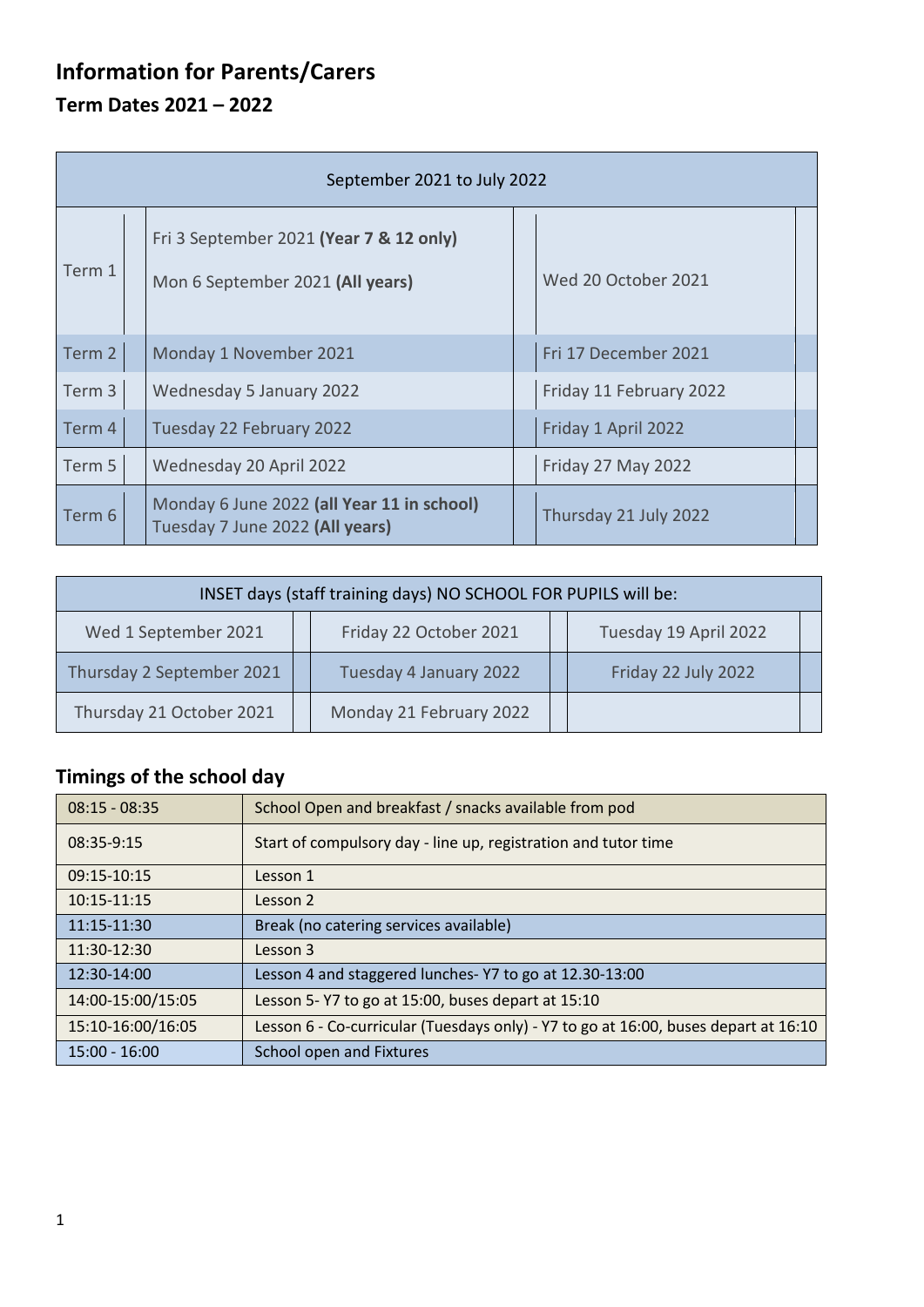#### **Communication**

We see it as essential to maintain close links between home and the school throughout your child's education at Wye School. Do let us know, through your child's tutor or Head of Year, of any circumstances, however trivial, which may affect his/her ability to learn, so we can provide support as appropriate. Similarly, we are keen to celebrate all of our students' achievements, so do let us know of their successes outside of the school and any particular talents and skills they have demonstrated. These can earn Achievement Points through our reward system, for a whole range of activities such as sporting and musical success, community and fund-raising activities and success in competitions and events.

We report regularly over the year about student progress and also have face-to-face meetings with parents/carers. Parents' Evenings take place virtually via Microsoft Teams at present. We pride ourselves on our close contact with parents/carers and how we work collaboratively to manage each child's needs. If you are worried about your child's progress in particular areas or in general, or about any other matter relating to your child, please make contact with your child's tutor or Head of Year. If either we or parents/carers have a particular concern, we have Moving Forward Meetings which are used to address and resolve these. It is important to point out that the move from primary school to secondary school can be a big change for parents/carers who are used to being able to speak to one teacher who knows their child well. In secondary school each child has multiple teachers and parents/carers can no longer just pop in and talk to one person. Please use the system instead, which goes tutor-head of year-assistant principal, for any communications. Please allow at least 48 hours for a reply before you contact again, as almost always the person you contacted will need to ask other staff before they can reply e.g., a tutor will need to ask the subject teacher or duty staff.

We are not complacent and are always looking at ways to improve our performance, so do feel free to provide any feedback which will help us in this regard. We also conduct regular Student and Parents'/Carers' Voice surveys to support us in our self-evaluation and reflection.

## **Newsletter**

A regular newsletter is sent to all parents/carers electronically, so correct email addresses are a must (hard copy on request) and is available also on the website.

#### **Email Contact Details**

In the interests of sustainability, most of our communication with parents/carers is electronic. It is essential that you provide us with an email address that is accessed regularly, as notices and newsletters are sent by email.

#### **General Contact Details for Wye School**

**T** 01233 811110 E [office@wyeschool.org.uk](mailto:office@wyeschool.org.uk) We will attempt to respond to any communication within 48 hours.

#### **Wye School Uniform**

Wye School uniform is smart and should be worn with pride. Whilst wearing uniform, students are representing the school. It signals very clearly that students have come to learn and to be part of Wye School community. The way in which students wear their uniform is one way in which the local community makes judgements about the school. The aim of the Uniform Policy is to create a shared understanding amongst staff, students, and parents/carers about the school's uniform.

#### **School Uniform**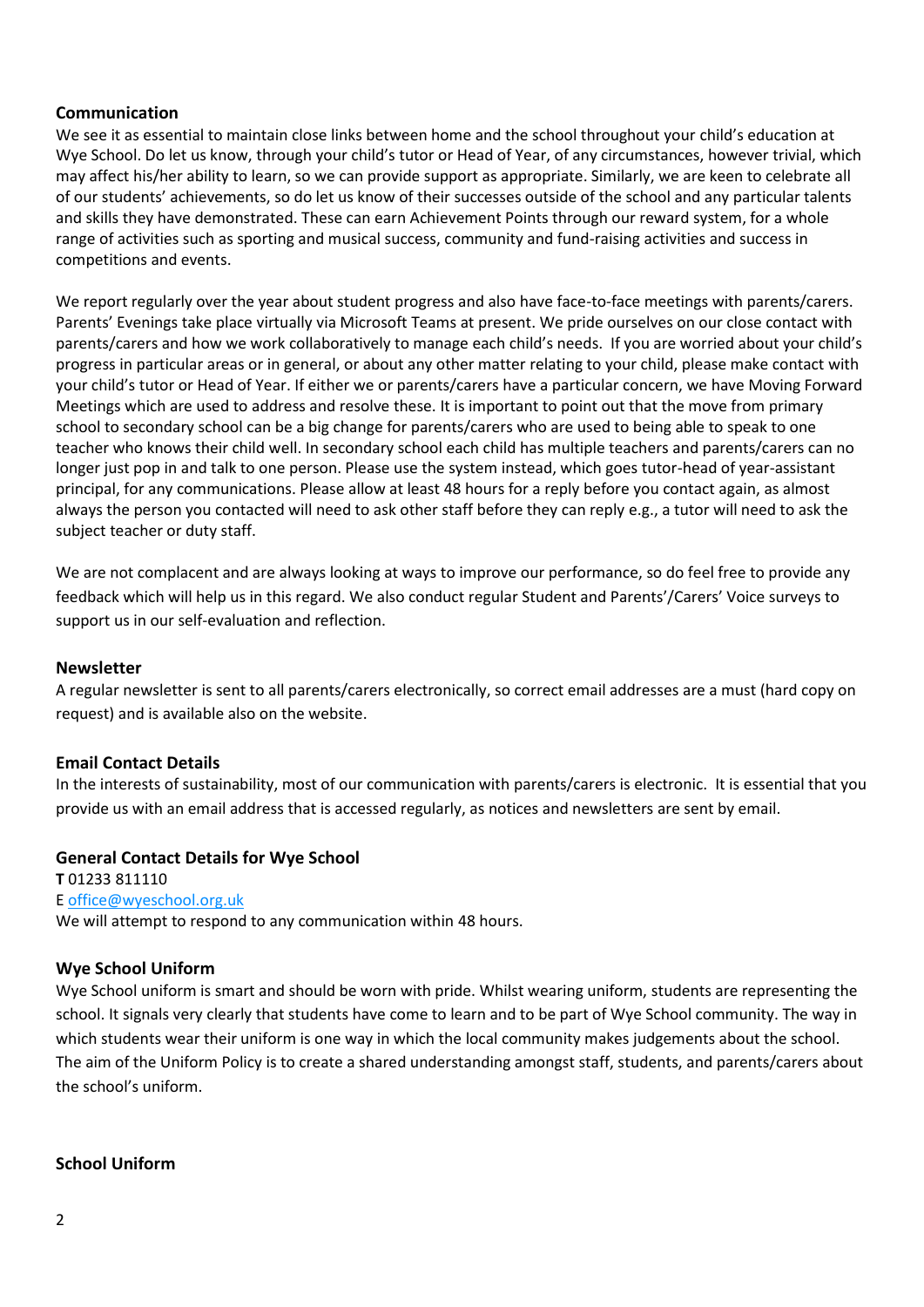A few key pieces\* will need to be purchased through the official suppliers (Pages\* - please see details below) but we have tried to ensure that other items can be bought anywhere, enabling parents/carers to consider high street alternatives which may be cheaper. All items of uniform should have names clearly labelled. Students will wear the correct uniform in the proper way at all times, including journeys between home and school. Blazers must be worn between lessons but can be removed in lessons with permission from the teacher. Students do not have to wear their blazers during break and lunch times. Parents/carers have the responsibility to send their children to school clean and tidy with correctly name labelled uniform.

# **Uniform A**

*Compulsory:* Wye School blazer with braiding\*; white shirt; school tie\*; plain charcoal grey or black trousers; plain navy or black socks.

*Optional:* Plain, navy, V-necked jumper under blazer. Plain white vests/T-shirts can be worn under shirts.

# **Uniform B**

*Compulsory:* Wye School blazer with braiding\*; white blouse; Wye School kilt\*, sold with a minimum length of 20"; plain navy or black socks/tights, or natural-coloured tights.

*Optional:* Plain, navy, V-necked jumper under blazer. White shirt and school tie\* can be worn as an alternative to a white blouse. Plain charcoal grey or black trousers can be worn as alternative to the Wye School kilt. They should be tailored, school trousers, straight legged in style. Plain white vests/T-shirts can be worn under blouses.

Trousers made from material such as stretch, heavy cotton, black denim, jersey, linen etc. are not acceptable. Skintight trousers, ankle length trousers, leggings and footless tights are not permitted.

## **Outer garments**

*Permitted:* Outer garments should be plain in colour with minimal images or logos on them. Shoes should be plain black formal school shoes. Shoes should be plain in style and made of leather, or leather-look.

*Not permitted:* Cardigans, sweatshirts, hoodies, leather, leather-look, denim, sleeveless jackets. Also, boots, platform shoes, trainers, and trainer-type shoes. These items will be confiscated regardless of weather.

## **Hair and accessories**

Hair styles should be reasonable, appropriate, and neat. Hairstyles must not be worn in a way that is covering the eyes. Extreme, unnatural hair colours or mixture of colours (including dipping and other forms of colouring) and any patterned, shaved hairstyles are not permitted. Hair bands and headscarves/hair coverings/wraps/beads must be plain grey, brown, navy, or black and have no or minimal patterning/wording.

Make-up, where worn, must be minimal and discreet. Nail varnish must not be worn. We will ask that any excessive make-up or nail varnish is removed. Nail extensions and fake nails are not permitted as they pose health and safety risks.

Jewellery is not permitted. The only exception is small, plain, silver or gold ear studs, one per ear lobe. No other piercings on the ear, or elsewhere, are permitted. Please contact us if you wish your child to wear an item of jewellery for religious reasons.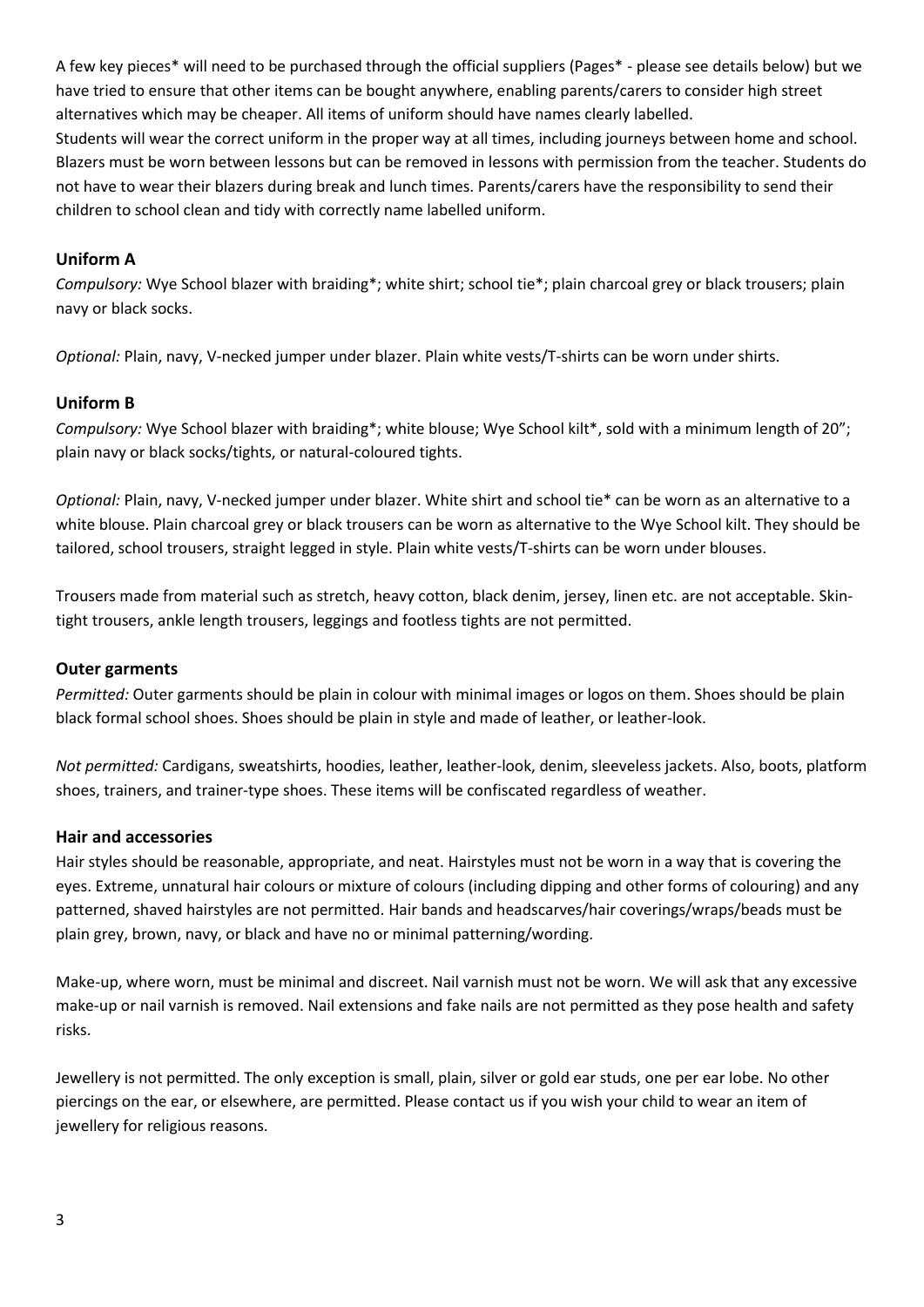# **School PE Kit**

On days where students have PE lessons or co-curricular sport, students must wear the Wye School PE kit\*. Wye School has two PE uniforms, these are not gender based.

#### **Uniform 1**

Wye School Shorts\* Wye School PE T-Shirt\* White socks and trainers Long navy-blue socks are required for students who are participating in football, rugby, and hockey.

#### **Uniform 2**

Wye School Skort\*

Wye School PE T-shirt\*

White socks and trainers

Long navy-blue socks are required for students who are participating in football, rugby, and hockey.

#### **Students may also wear:**

Wye School PE Jumper\*

Wye School Sports Jacket\*

Plain, navy, V-necked jumper (as for normal school uniform)

Plain navy blue or black leggings underneath the skort or shorts for warmth or modesty reasons. Students should not be wearing leggings without a skort.

Plain navy blue or black tracksuit bottoms on top of skort or shorts, which can easily be removed if hot.

For winter, students are permitted to wear plain navy blue or black skins / long sleeved tops underneath their T-Shirt.

## **Health and Safety Advice**

- The wearing of personally designed mouthguards is recommended as a valuable means of protection. Care should be taken to ensure they fit properly.
- Studded boots for football, hockey, and rugby in the winter terms; these can be plastic or metal studs.
- Students will need trainers or Astro-turf shoes for hockey.
- All long hair must be tied back.
- All jewellery must be removed for PE and Games lessons.
- Inhaler- if used- must be brought to every lesson and fixtures.
- Diabetic testing kits should be used prior to and brought to every lesson and fixture. Students should make PE staff aware if they need to sit out to monitor their levels. They should do this in sight of the PE staff.

\*These items of uniform are only available from our uniform supplier, Pages, [www.pages-schoolwear.co.uk.](http://www.pages-schoolwear.co.uk/) For online orders, Pages offer free delivery to the school. Their Ashford shop is at Unit 13, Ashford Market, Monument Way, Orbital Park, Ashford, TN24 0HB. Tel: 01233 501300. Email: [info@pages-schoolwear.co.uk](mailto:info@pages-schoolwear.co.uk)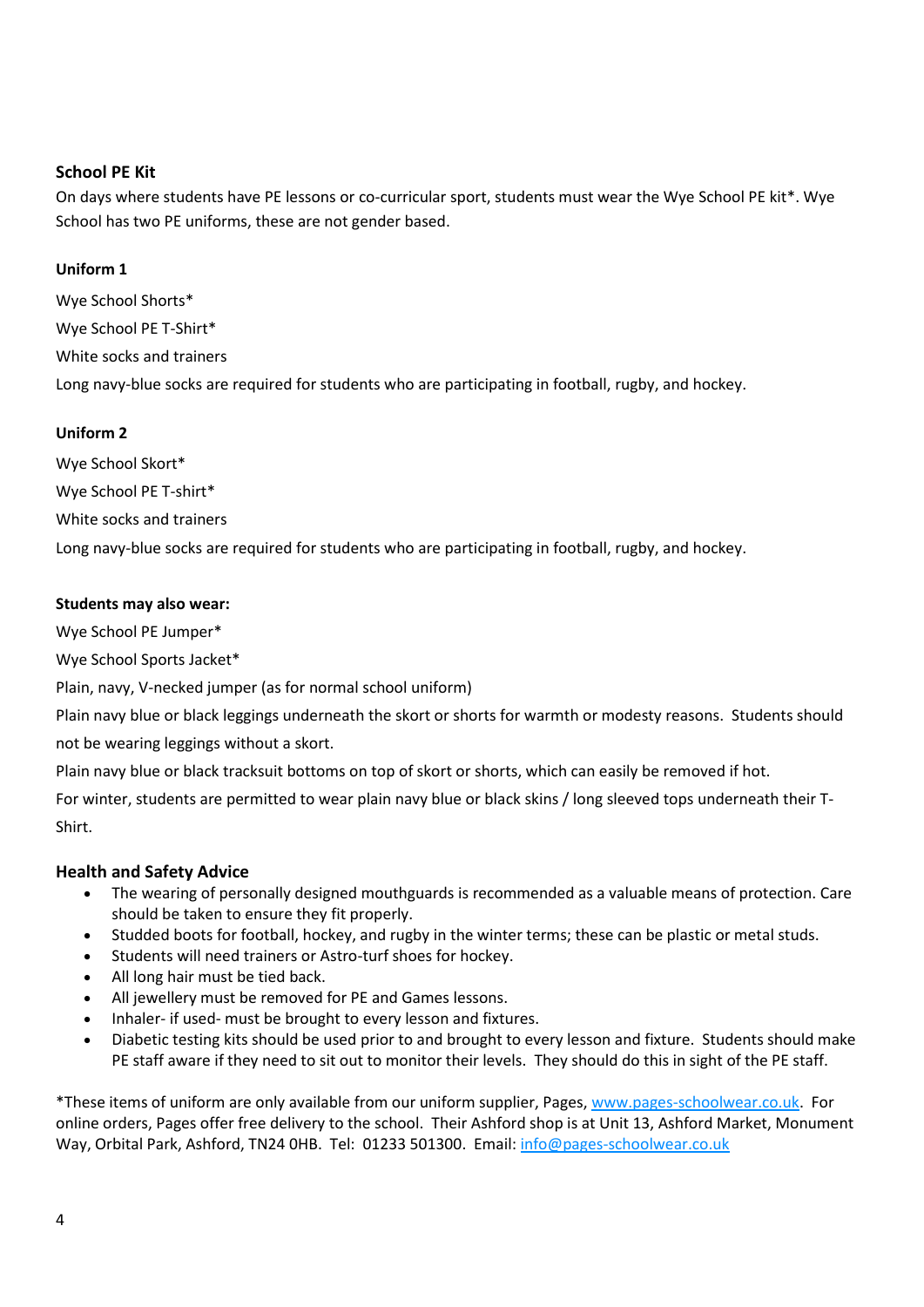## **Ensuring Compliance**

Inappropriate items of clothing or jewellery will be removed from the student and can be collected at the end of the school day. Repeat breaches of the rules by any student will be communicated to parents.

Students not wearing full or correct uniform will be challenged and temporary loan stock issued where possible. Should a student refuse the request to change their uniform into an item being loaned from School stock, or refuse to remove any makeup/ or jewellery, this will be addressed as defiance and the student will be withdrawn from their lessons.

Students may be asked to go home briefly to remedy a breach of the School rules on appearance or uniform. This should be no longer than is necessary to remedy the breach. This is not an exclusion but will be deemed an authorised absence. If neither of these options are possible, the student will be expected to work separately from other students. Parents will always be contacted prior to a student being sent home to change. If the student continues to breach uniform rules in such a way as to be sent home to avoid school or takes longer than is necessary to effect the change, the student's absence will be counted as unauthorised. If a student's disregard of uniform policy is persistent and defiant, this will be considered a behaviour issue and may lead to exclusion. Parents will be asked to resolve any uniform issue promptly.

The Principal, or another member of the senior team in his absence, reserves the right to make a final decision with regards to uniform, jewellery or hairstyles deemed to be unacceptable.

## **Prior/during/after School**

Students are expected to wear correct uniform on journeys to and from Wye School and throughout the school day. On entry to School, uniform will be checked by duty staff. Where incorrect items are being worn, students will be asked to go home to remedy the breach if this is possible. Alternatively, a uniform change will be made by an item being loaned from School stock in exchange for a deposit e.g., bus pass, mobile phone. All staff will check, challenge and correct uniform throughout the school day. Students are to leave School in their uniform (there may be some occasions when PE kit is worn after a sports club/fixture).

# **Confiscated items**

Confiscating students' property is a legitimate sanction provided that there is a good reason for so doing and that the length of time the article is confiscated is reasonable.

Confiscated items will be labelled to include the student's name, year group, details of the item(s) confiscated, date and the name of the staff member who confiscated the item(s). The item will be held at Student Reception where it will be stored in a safe place.

Items can be collected by the student from Student Reception at the end of the school day. It is the students' responsibility to collect the item at the end of the school day. If the issue is serious enough for a longer period of confiscation, e.g., repeat offences, then parents/carers will be informed and will be requested to collect the item(s) from the School. Property will not be withheld for longer than a half term. At the end of a half term remaining items are handed back to the student, unless they are items that are illegal or age inappropriate.

#### **Exemptions**

Wye School recognises that some students may have genuine grounds for requesting an exemption from part of this policy. In such cases contact should be made with the school.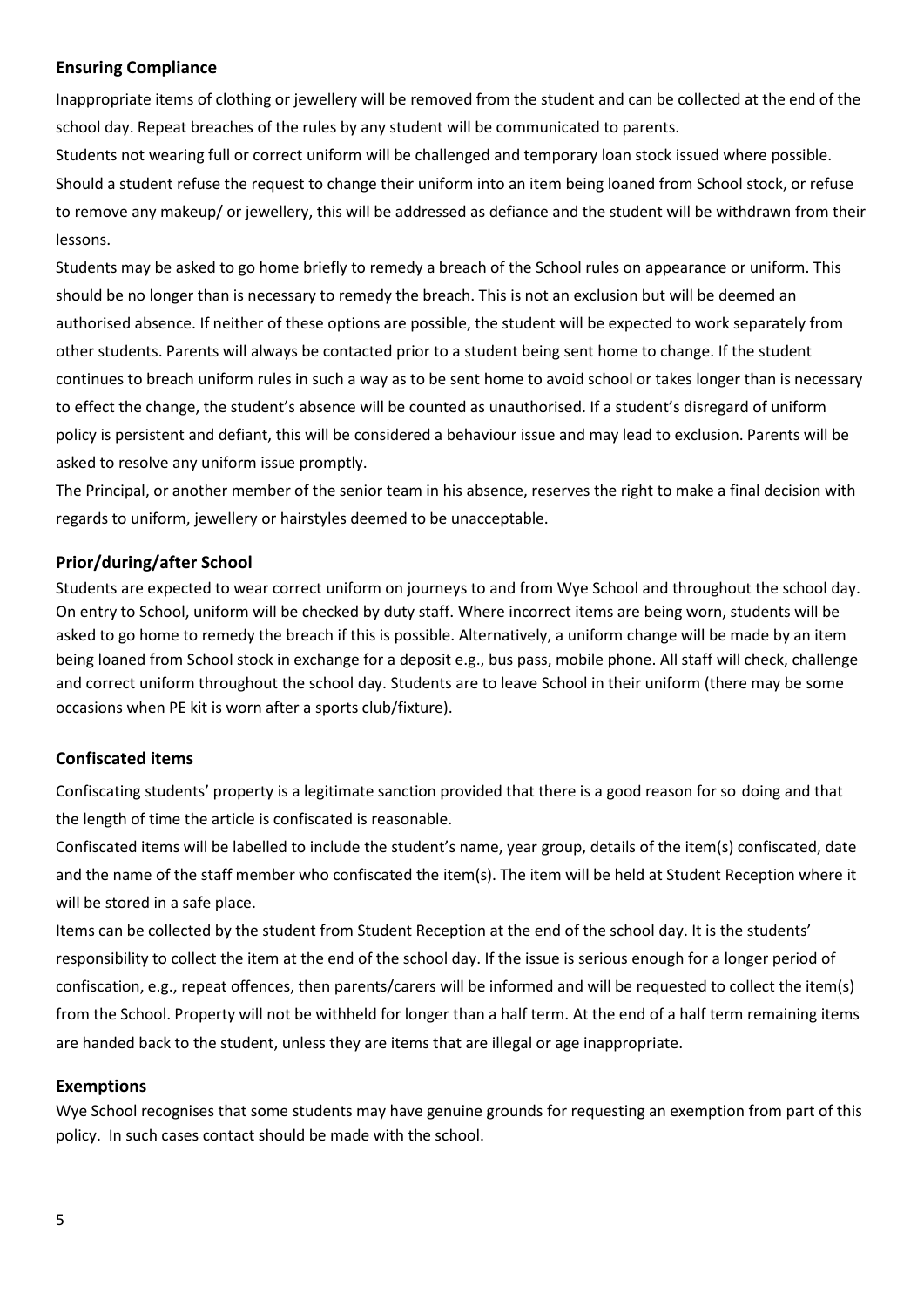If students or parents/carers are in doubt about an item of uniform, they should contact the school before purchasing if possible. This avoids unnecessary expense in buying items which are unacceptable. Any items purchased from Pages are compatible with our policy requirements. This is our preferred method for purchasing any uniform items.

# **Seasonal Variations**

Winter coats and jackets should be plain in colour with minimal images or logos on them. Outdoor garments must be removed when indoors.

During the summer we may experience hot weather. During this time, we decide on a daily basis if it is a 'non-blazer' day. Students are expected to continue to wear their blazer to school, as we have formal events during the day when their blazer must be worn.

During the Summer Term only: plain, charcoal grey, tailored shorts with black or navy socks are permitted in place of trousers for Uniform A.

# **School Trips**

If students are participating in a school trip, the trip leader will state if uniform is to be worn or not. When uniform is worn on school trips it is worn to the same standards as it would be in school. If it is a non-uniform trip then the clothing should be suitable and practical to the event being attended, without excessive make-up or jewellery. The presentation of students on school trips is one way the community makes judgements about Wye School.

## **Non-uniform Events**

For any non-uniform events in Wye School, students are expected to wear sensible clothing; no offensive pictures/logos or outfits which display midriffs or underwear should be worn. Students not meeting the criteria will be expected to wear an item from our loan stock or will be sent home to change. Non-uniform days to raise money for charity will be held on the last day of each term.

## **Basic Equipment**

It is vital that each student comes to school every day with the basic equipment needed for learning. All students will need a pencil case containing the following items:

- Black, blue, and green pens (a multi-pen can be purchased)
- Pencils, pencil sharpener and eraser
- Ruler
- Coloured pencils
- Highlighter pens
- Glue stick
- Art pack (available to purchase via sQuid in September).

Mathematics sets and calculators will be needed. Students need a scientific calculator, and we recommend Casio FX83GT. Mathematics sets will need to include a protractor and compasses. Pencil cases and calculators should be clearly marked with your child's name.

## **Stationery Shop**

We have a small stationery shop at school where basic items like pens, pencils, erasers, and rulers can be bought at cost price.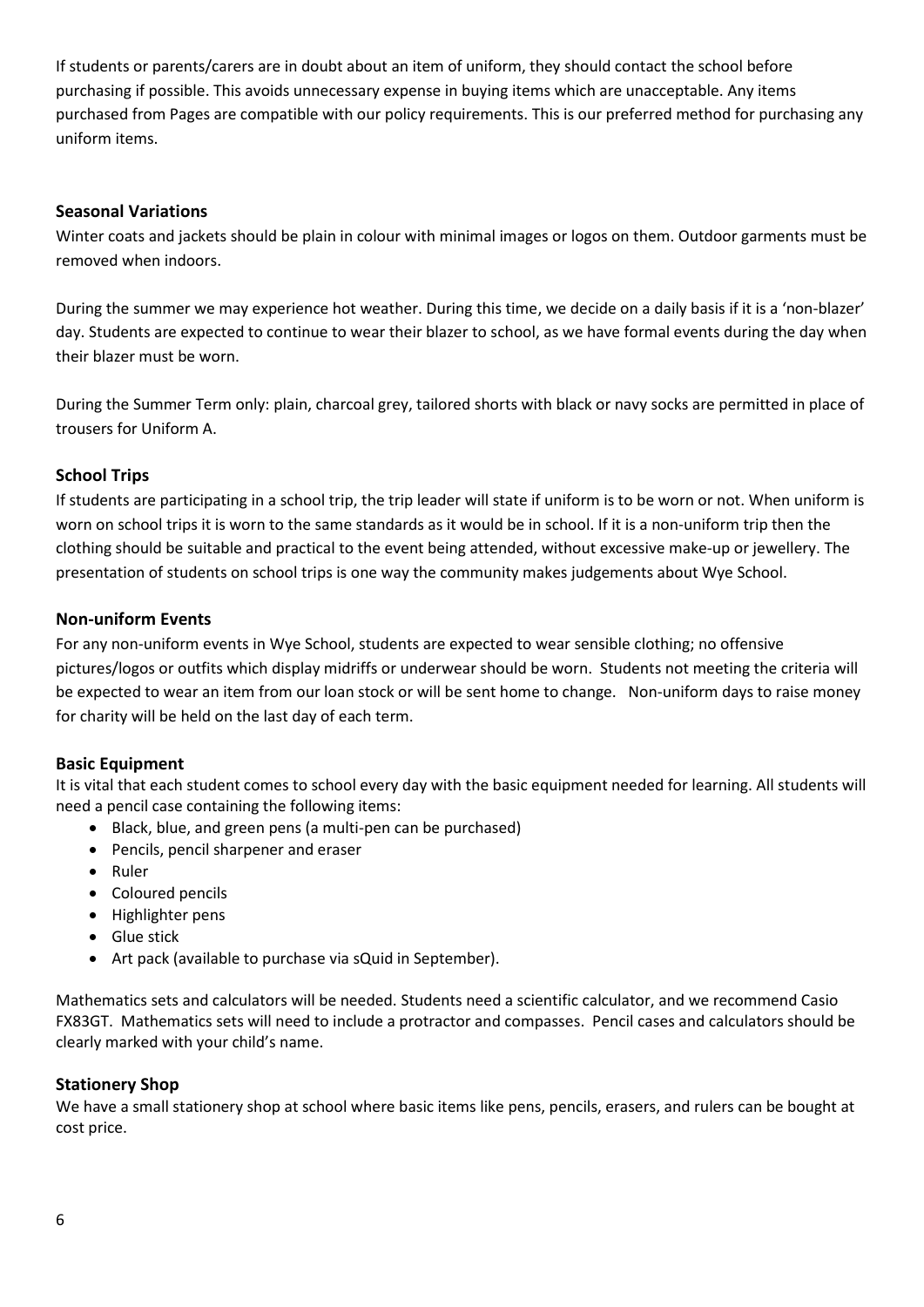All students are expected to bring a full-sized bag to school each day with all the books and equipment they need. Neither handbags nor mini bags are acceptable. Bags can be of any style or design, as long as they are suitable for purpose and a school environment.

# **Homework**

Homework may take the form of:

- A specific self-contained project, exercise, or task, based on previous class work
- Further examples of tasks undertaken in class and designed to reinforce what has been learned
- Completing work begun in class
- Reviewing, and, if appropriate, memorising what has been learned in class
- Follow-up work to assessment, ensuring that the student learns from errors
- An extended task or project, spanning several weeks
- Researching at home or in libraries using a variety of sources including ICT
- Revising and preparing for tests/examinations
- Internet app-based spelling tests, tests and activities including Hegarty Maths tasks

The school does not publish a prescriptive homework timetable. All homework is set with a reasonable deadline (it is not usually expected that students would have to hand in homework the next day, for example). Students are expected to develop their organisational skills by planning the completion of their homework tasks.

#### **Years 7 – 9**

Students in Years 7 – 9 are set one homework task per week in English, Languages, Maths and Science, and one homework task per fortnight in other subjects.

## **Years 10 & 11**

At Key Stage 4, students are set homework every week in all subjects.

#### **The setting and recording of homework activities**

Teachers set homework through the online resource "Satchel One" [www.satchelone.com/](http://www.satchelone.com/)

Teachers upload the details of the homework including the nature of the task, instruction for its completion and the due date. The school will issue your Satchel One log in details.

## **Student Groupings**

Students are organised in many different ways in order to meet their academic and social needs. We use information from primary feeder schools to create:

- Tutor groups
- Ability groups for English, Mathematics, Sciences
- Mixed ability groups for other foundation subjects

## **Ability Sets for Core Subjects**

On arrival at Wye School, we will carry out internal testing and consider information passed to us by previous schools to establish an initial loose setting system 1-4 for core subjects. Reading tests are conducted in the first term, as well as subject assessments. These are used to finalise ability groups and also identify highly able students and students who may need literacy /numeracy support. Groups are firmed up for Term 2 onwards with some changes likely.

We will also, as part of United Learning, be conducting standardised baseline tests in English and Mathematics at the start of the year and regular United Learning tests will follow throughout the year which will enable us to compare the progress of your child against thousands of others. Set changes can occur over time as assessment results come in.

#### **Tutor Groups**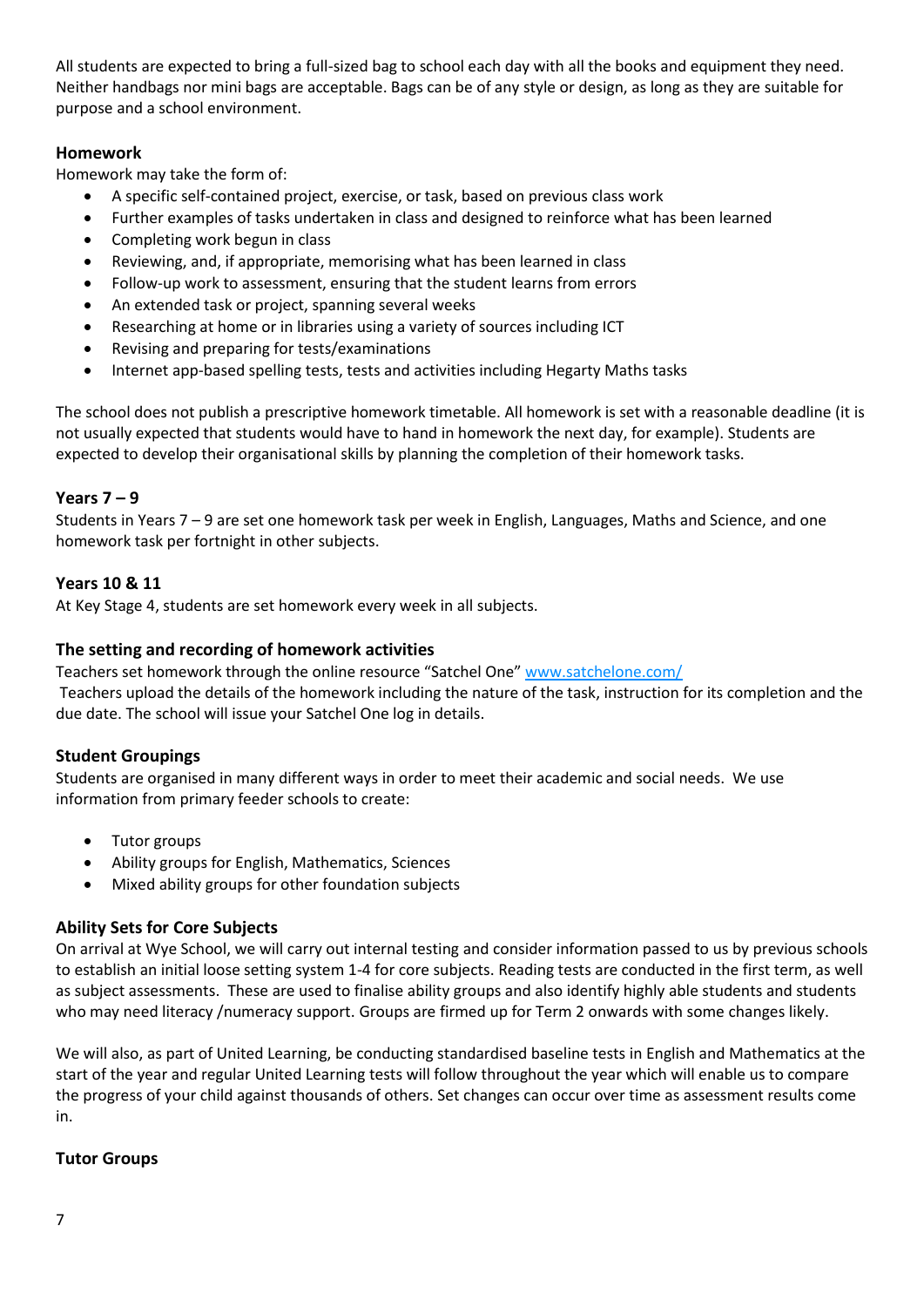We value the friendship bonds that our students bring from their feeder schools and we work with the people who know them well to group students so they can support each other during this transition. Where parents/carers have particular requests for their child to be with/not be with named children, they can notify us directly, with reasons for the request. Each tutor group will comprise students from our main feeder schools and students who may come from a school with few other children, which optimises their chances of forming friendships. The groups are mixed ability, as they are each part of a house group, and the houses compete regularly in a range of inter-house challenges. The Head of Year 7 oversees the tutor groups and is the main pastoral support for Year 7 students.

## **Houses**

All tutor groups will belong to one of our three houses. These are named Crown, Olantigh and Stour. The house structure will offer opportunities for the year groups to mix vertically and develop house loyalty. A number of interhouse competitions and challenges take place during the year. Each house nominates a charity for which they will raise money for the academic year. Each tutor group has two house captains, chosen by their peers to represent the views of students at the School Council.

# **Additional Support for Students**

All of our schemes of work are devised to allow us to differentiate for children of different abilities, even when children are in an ability set, as the needs of all learners vary. All children need additional support at some time and in some subject areas, and our staff are willing to offer individual support where it might be needed. At Wye School we have formal assessments three times a year in most subjects and we rigorously track and review progress, so we are well-placed to put additional support into place if we notice that there is a 'dip' in performance. Depending on the need, intervention will be provided by the subject teacher, tutor, or the SEN department if appropriate.

There are students whom we consider 'vulnerable' either because of complex Special Educational Needs and Disability [SEND] needs or family circumstances. Other students may become vulnerable due to temporary mental health issues or other circumstances. These students will be offered a range of support, from in-house mentoring and support to external agency intervention. The Designated Safeguarding Lead (DSL) and Head of SEND will oversee this support.

## **Learning Support**

Extra support is available for students with SEND. These students may have been identified in their primary school, in which case there will have been contact with our staff before your child starts Wye School. Some students will need an organised programme of support, which could include additional support within or out of the classroom and this provision will be overseen by our SENCO. The mapping of provision to meet needs will be done in coordination with parents/carers and students, and students will have a say in decisions about the support they will be given. Where appropriate, this provision will include input from external agencies and experts in particular learning needs.

Each SEND student will be tracked individually. All provision is recorded and the impact of this on their performance is reviewed at least termly. More details of how SEND provision is organised is in our SEND Policy.

We liaise with all feeder primary schools, in order to get a full academic and social profile of all of our students but understand that some SEN students may be particularly vulnerable during transition. Our SENCO works with the feeder schools and other support workers in organising bespoke transition to meet these individuals' needs. Sometimes the files from primary school arrive after the student, so, if you feel there is an SEN need that we need to know from day one, please feel free to email details in so we can ensure the SEN department are aware.

## **Literacy and Numeracy Development**

It is essential that all students develop strong skills in literacy and numeracy, in order to be successful in all areas of the curriculum. All subjects will actively promote these skills and, for students who are identified as needing support in these areas, we offer a range of interventions, from reading groups to literacy software packages to numeracy support groups. We prioritise in class support as removing students from lessons means they fall behind the rest of the class. All tutor groups take part in our Guided Reading programme.

# **Anti-Bullying Policy**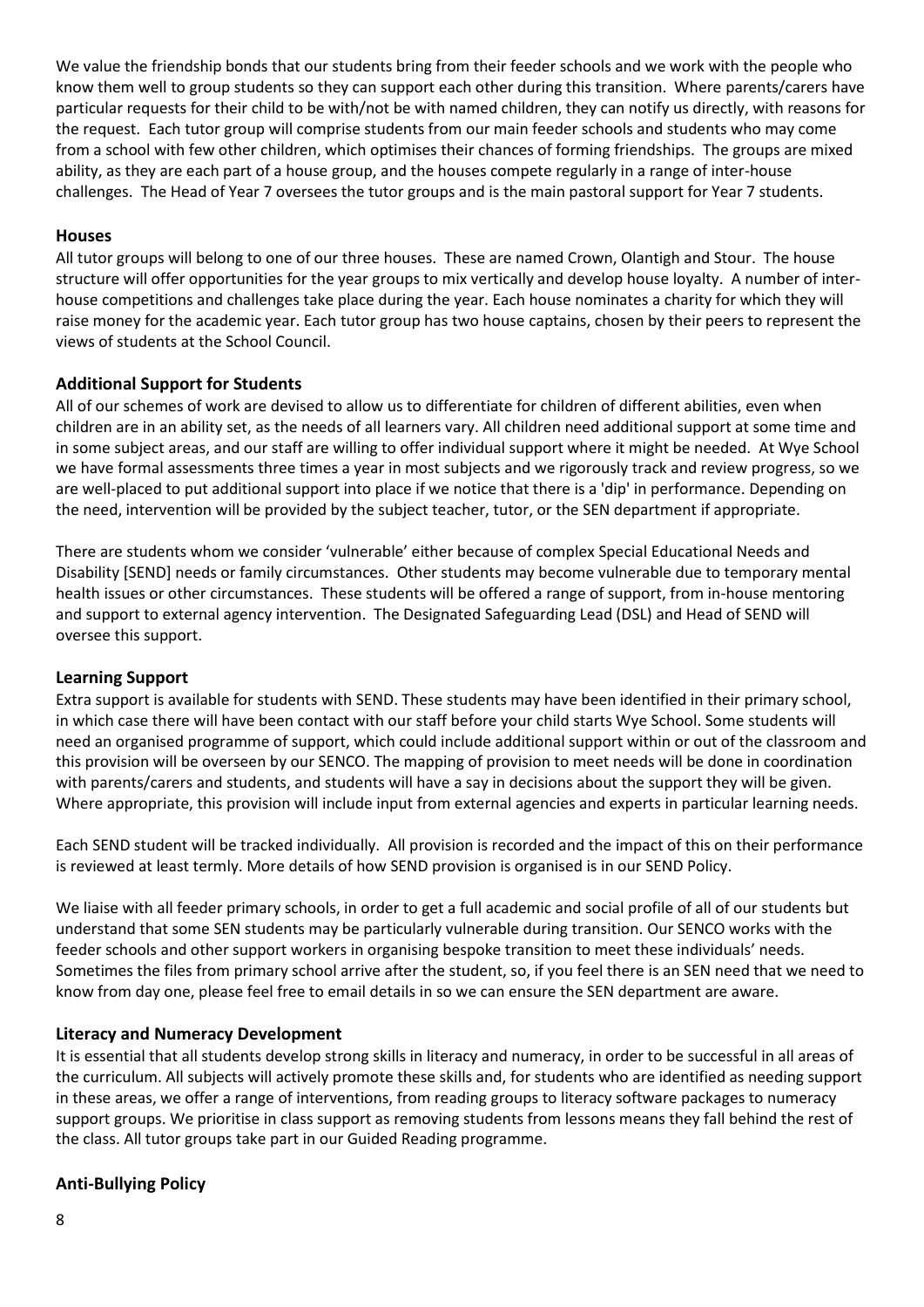We know that children sometimes experience anxiety about going to 'big school' and meeting a lot of different children from many different primaries. There are many reasons why some children may be anxious at this time of transition about bullying as they are moving from a 'known' secure environment to a place of some uncertainty.

At Wye School we have a clear anti-bullying policy which identifies types of bullying behaviour and how we deal with instances. We make a clear distinction between bullying and falling out with friends or anti-social behaviours.

- We tell all our students:
- a) Everyone has a right to be safe and feel safe.
- b) No one needs to 'put up' with being bullied.
- c) It is not your fault if you are bullied.
- d) Ask for help.
- e) Never give up if the bullying does not stop, continue to get help and support.

Key to our anti bullying policy is our culture of trust where students feel able to tell us when incidents have occurred. Our Anti-Bullying Policy can be accessed on our website and also covers cyber-bullying via mobile phone or chat rooms or social networking sites. Many of these are not meant to be used by children under the age of 13 and this is useful for parents/carers to remember. We regularly offer advice and guidance to parents/carers on this and other e-safety matters, to help you safeguard your child. We do expect parents/carers to work in partnership with us and set boundaries at home regarding use and put in place the privacy and safeguarding measures we recommend.

The move from primary to secondary school coincides with puberty for most students and is a time when it is normal to explore social boundaries and to argue more with friends than when younger. Parents/carers can sometimes struggle to support their children with this normal social development and misidentify friendship issues as bullying. Part of our roles as a school and as parents/carers is to help our students/children reflect on social fall outs from both sides and to help them build resilience and resolve issues themselves. Tutors are the best people to support students with this from the school side.

#### **Safeguarding, Care and Guidance**

There are lots of issues which can cause anxiety for a student beginning a new school. If a student has a problem, their tutor should be the first person they go to. They will have an opportunity to see their tutor each day. Alternatively, they can seek help from their Head of Year if necessary. Students can see their tutor for a range of issues, such as:

- They need another copy of a letter/medical form
- They feel unwell
- They need to use the telephone in an emergency
- They have lost their bus pass
- They have any uniform issues
- They have issues with homework
- They have lost their timetable
- They need to find or hand in lost property
- They need to find the premises officer (caretaker)
- They need to find a member of staff

If they cannot find their tutor they can go and ask Reception for help.

#### **School Meals and Payment**

Our school meals are supplied by external caterers and are freshly cooked, with a choice of meat and vegetarian dishes daily, along with jacket potato and pasta options and a salad bar. We have a cashless payment system (sQuid) and operate this using the biometric system with which we register all children when they start. This system makes it easier for parents/carers to pay and to create anonymity for those having free school meals. It also allows parents/carers to view details of what their child eats each day, and they can set a daily limit on spending. We hope all of our students will take up the chance to have a healthy school meal which they can eat with their peers and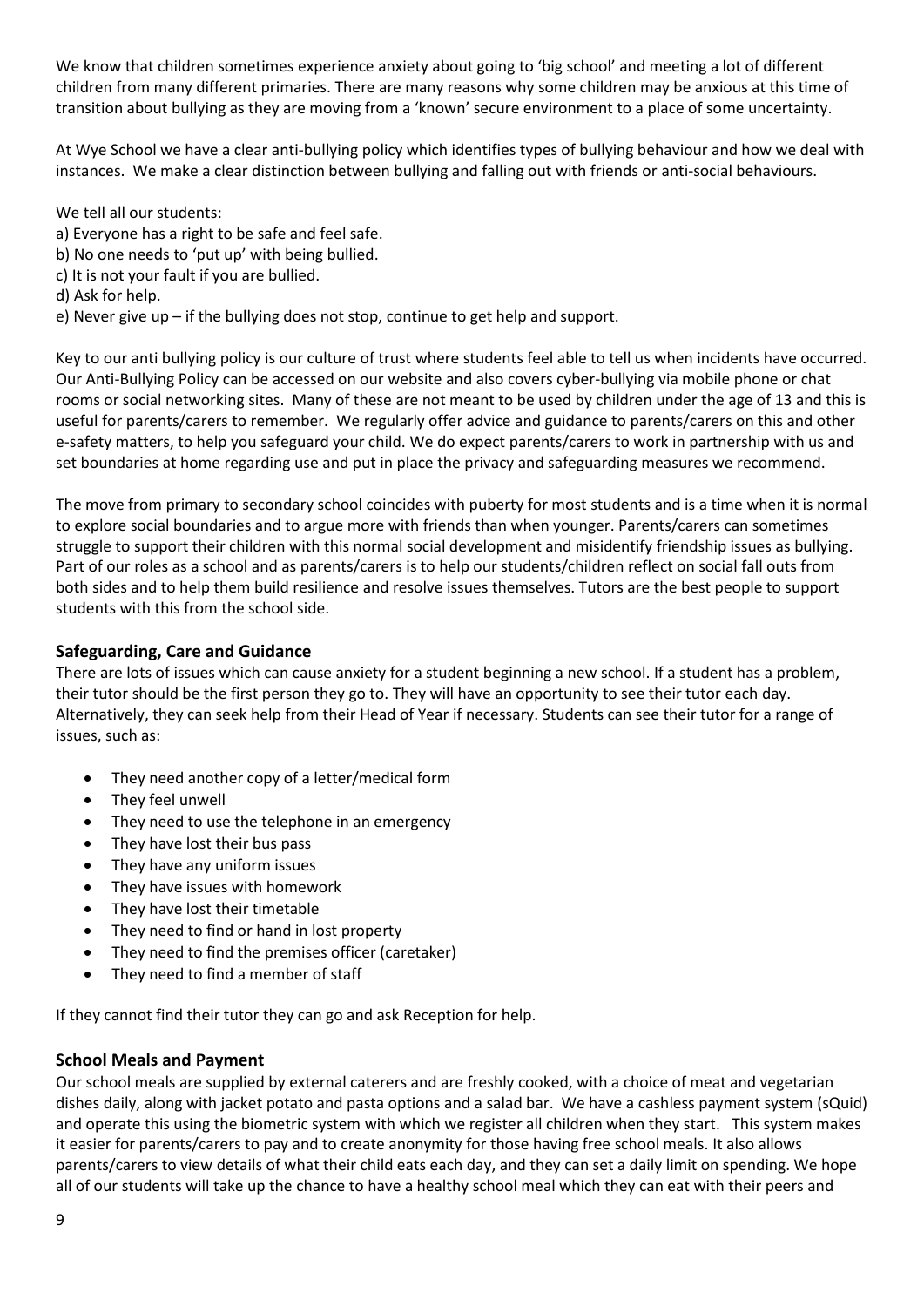staff. Please note that the free school meal allowance is for main meal and pudding only and does not include drinks, snacks or other retail items. A water fountain for re-filling bottles is available in the dining area.

This payment system is also used for all school trips and activities, so it is essential that everyone is registered even if their child has packed lunches.

#### **Transport Arrangements**

Wherever possible we want our students to become independent and to travel to school on foot or by public transport. You can buy a 'Young Person's Travel Pass' which allows students in Years 7 – 11 unlimited weekday travel between 0:00 & 19:00 at a cost for a year, with reductions for those who have free school meals and free for Young Carer and Looked after Children. To apply for a 'Young Person's Travel Pass', please go to <http://www.kent.gov.uk/roads-and-travel/school-transport/young-persons-travel-pass> The train timetable is also suitable to serve the school, but the Freedom Pass does not cover travel by train.

There are suitable bus services from the Canterbury direction morning and evening. In addition, Kent County Council have organised with local bus companies dedicated school bus services to and from places in the Ashford area and this serves many of our students. The pass can be used on this bus service.

Students who live outside Wye and have Wye School as their closest secondary school may be entitled to free transport provided by Kent County Council. Guidance can be downloaded from the following link: [www.kent.gov.uk/schooltransport](http://www.kent.gov.uk/schooltransport) - You can either apply directly online or by completing the T1 which can be downloaded from the same link.

We are very conscious of both the environment and the already congested road system in Wye, and we would ask you to avoid driving your children to school if at all possible. If travel by car is essential, please consider sharing journeys with others and dropping/collecting children at the edge of the village rather than driving through the middle. A limited number of parent parking bays are available on site.

Wye School has no say in bus routes or whether or not the council will fund your bus or allow your child a place on their buses. Any school transport queries are best addressed to Kent County Council directly.

## **Attendance and Illness: A Brief Guide**

#### **1. When does my child need to be in school?**

Your child should be in school at 8.35am (at the latest), in time for morning line up.

#### **2. What happens if my child is late?**

If your child is late, s/he should go to Reception where s/he will be registered. If you know your child is going to be late, please contact the school in advance so we are aware. Unless there are exceptional circumstances, lateness will result in a late detention at lunchtime.

#### **3. Does the school need letters explaining my child's absence, or will a phone call do?**

We would expect a parents/carers to telephone on 01233 811 119 or email the school on the morning of every day of absence to [attendance@wyeschool.org.uk](mailto:attendance@wyeschool.org.uk) If you do not phone us, we will contact you to enquire about the absence. We would be grateful if medical evidence could be provided for appointments.

#### **4. What reasons will the school accept for absence?**

- Illness
- Emergency dental/medical appointments (make routine appointments after school or during the holidays)
- Day of religious observance
- Family bereavement
- Attending an interview for a job, college, university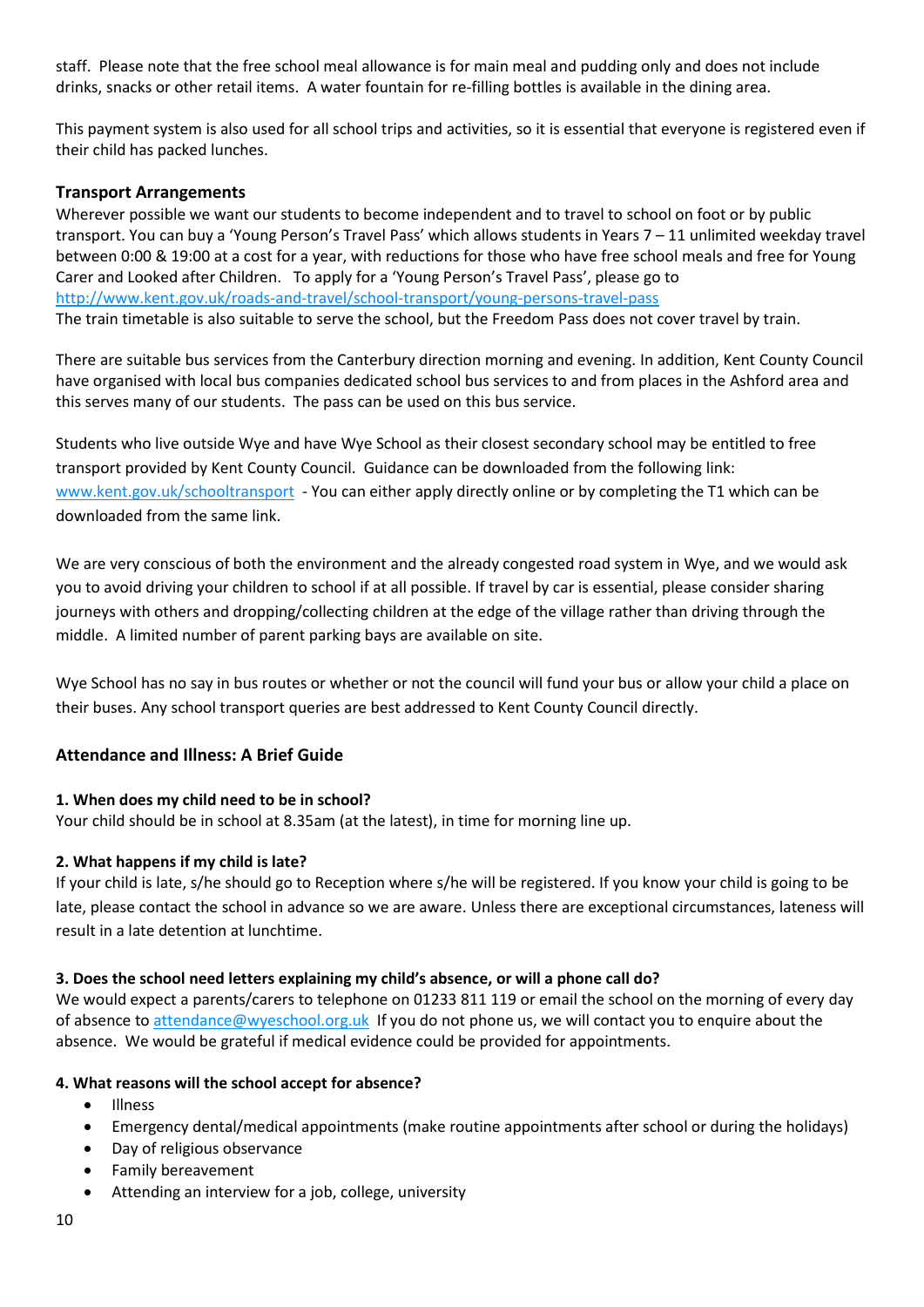Except in cases of illness, you should ask for permission for your child to miss school well in advance, giving full details. In cases of recurring absences for illness you may be asked to produce medical evidence. You will be aware that the law regarding leave of absence in term time was tightened considerably in September 2015, and this has led to a huge increase nationally in fines from the local authority for unauthorised absence. Please note that, in accordance with this, Wye School will only grant permission for absence under exceptional circumstances and never when the absence would make your child's attendance figure fall below 90%, making him/her a persistent absentee.

# **Illness during the School Day**

If a student feels unwell during the day, he/she will be taken or sent to Reception and seen by a qualified first aider. The student may be placed in our medical room and monitored. The school will take a view on whether the student is well enough to return to lessons or should go home. *Parents/carers must ensure that we have up to date emergency telephone numbers* on which they or another responsible adult can be contacted. Any accident or emergency will be dealt with by an appointed first aider in the customary way. If an ambulance is needed, every effort will be made to contact parents/carers immediately but, failing this, a first aider or member of staff will accompany the student.

If your child needs to take prescription medication regularly or when he/she experiences symptoms of an illness, please ask us for an administration of medicines form. The completed form, the clearly labelled medication, and instructions on how and when the medication should be administered can then be left with Reception. UNDER NO CIRCUMSTANCES WILL MEDICATION BE GIVEN WITHOUT THE AUTHORITY OF THE PARENTS/CARERS.

Students are allowed to carry over the counter products such as paracetamol and throat lozenges themselves and can self-medicate if you are happy for them to do so.

Please see our Supporting Students with Medical Conditions Policy on our website.

Mobile phone use is not allowed during the school day and this includes students calling parents if they feel unwell. We would ask parents not to respond to such calls or texts by coming to school but instead to let reception know who will assess the health of the student and let parents know if they need picking up.

## **Mobile Phones and other electronic devices**

We have a 'not seen, not heard policy' regarding use of mobile phones, smart watches, and other electronic devices (tablets, headphones, tablets etc.). Once students arrive on site, electronic devices, if seen or heard will be confiscated.

Students are permitted to use electronic devices once dismissed from their final lesson of the day. There may also be exceptional reasons where a member of staff permits the use of a personal electronic device. This is at the discretion of the member of staff and explicit permission will be given.

If an electronic device is confiscated, it will be handed to Reception until the end of the day, when it can be collected by the student. Repeated breaches may result in the confiscation period being extended. We will notify parents in this instance. Any exemptions must be agreed with the school, please contact your child's Head of Year.

## **How to get more involved with Wye School**

If you wish to get more involved in the life of Wye School, there are a number of ways you can do so:

## **Wye School PTFA**

This group meets at least three times a year, with a mission statement of enhancing the experiences of children at Wye School. They play a key role in organising events and fundraising. The Co-Chairs are Tracey Stevens and Sarah Martin, who are always looking for volunteers. If you are interested in helping, please email [wyeschoolptfa@gmail.com](mailto:wyeschoolptfa@gmail.com)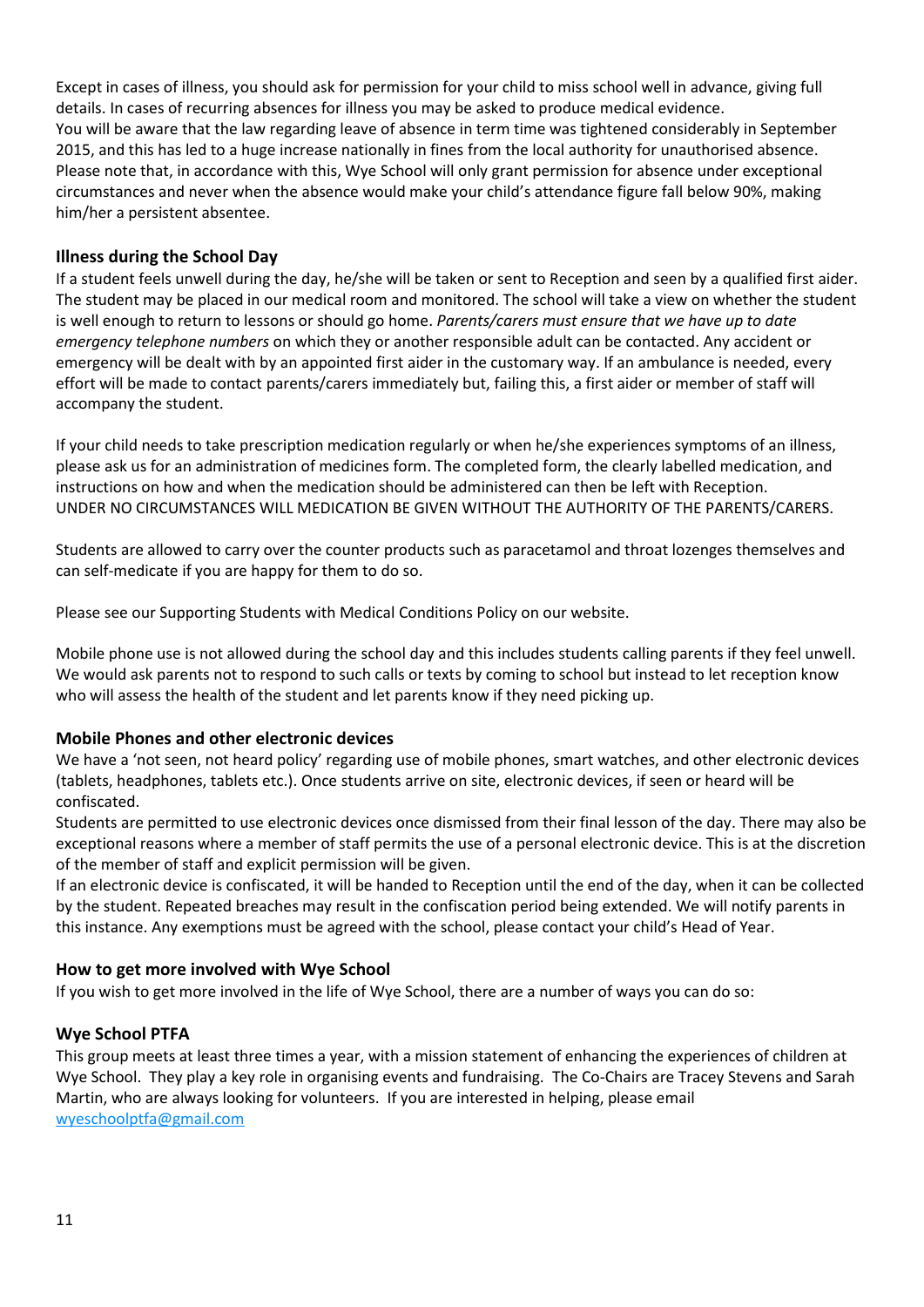# **Fundraising**

We have already established a fine tradition of raising money for charity and we are very grateful to parents/carers who help out by baking or sourcing prizes.

# **Parental/Carer Feedback**

Parents/carers are at the heart of Wye School as it is because of them that the school exists. Our approach to engagement is founded on our desire for inclusion. We want all parents/carers to have the opportunity to contribute positively to the future success of the school. Please feel free to let us know when things go well, or not so well, from your point of view as feedback is always noted and useful for us.

# **Wye School Home-School Agreement**

By enrolling your son/daughter at Wye School, you are agreeing to:

## **As a parent I will:**

- · Support Wye School's behaviour policy and system.
- · Be responsible for my child's behaviour in and outside of school.
- · Work with the school to support my child.
- · Ensure my child comes to school with the correct uniform and equipment for learning.

· Treat all members of the school community with tolerance, understanding and respect in any written or verbal communications.

- · Contact my child's Form Tutor/ Head of Year whenever necessary (e.g., any worries, change of address etc.).
- · Attending parents' evenings and information evenings.
- · Ensure my child attends school regularly and punctually.
- · Email or telephone school as soon as possible before school starts on each day of absence.
- · Not take my child on holidays in school term time.

#### **As a student I will:**

- · Try my hardest to achieve the best I can at everything I do in order to fulfil my potential.
- · Be kind and thoughtful towards other students and staff every day.
- · Be honest.
- · Try new things.
- · Have good attendance and pay attention in my lessons.
- · Take on board the advice given to me about my work to help me improve.
- · Be polite and respectful to other people in school and in the community.
- · Wear my uniform with pride and represent my school positively.

· Always follow the requests of a teacher or other member of staff in any educational context whether on the school site or on a school external activity.

- · Behave well at all times and not act in any way which will distract others from learning.
- · Always arrive on time to school, lessons, and assemblies.
- · Come to lessons with the correct equipment.
- · Remain on the school site as required.